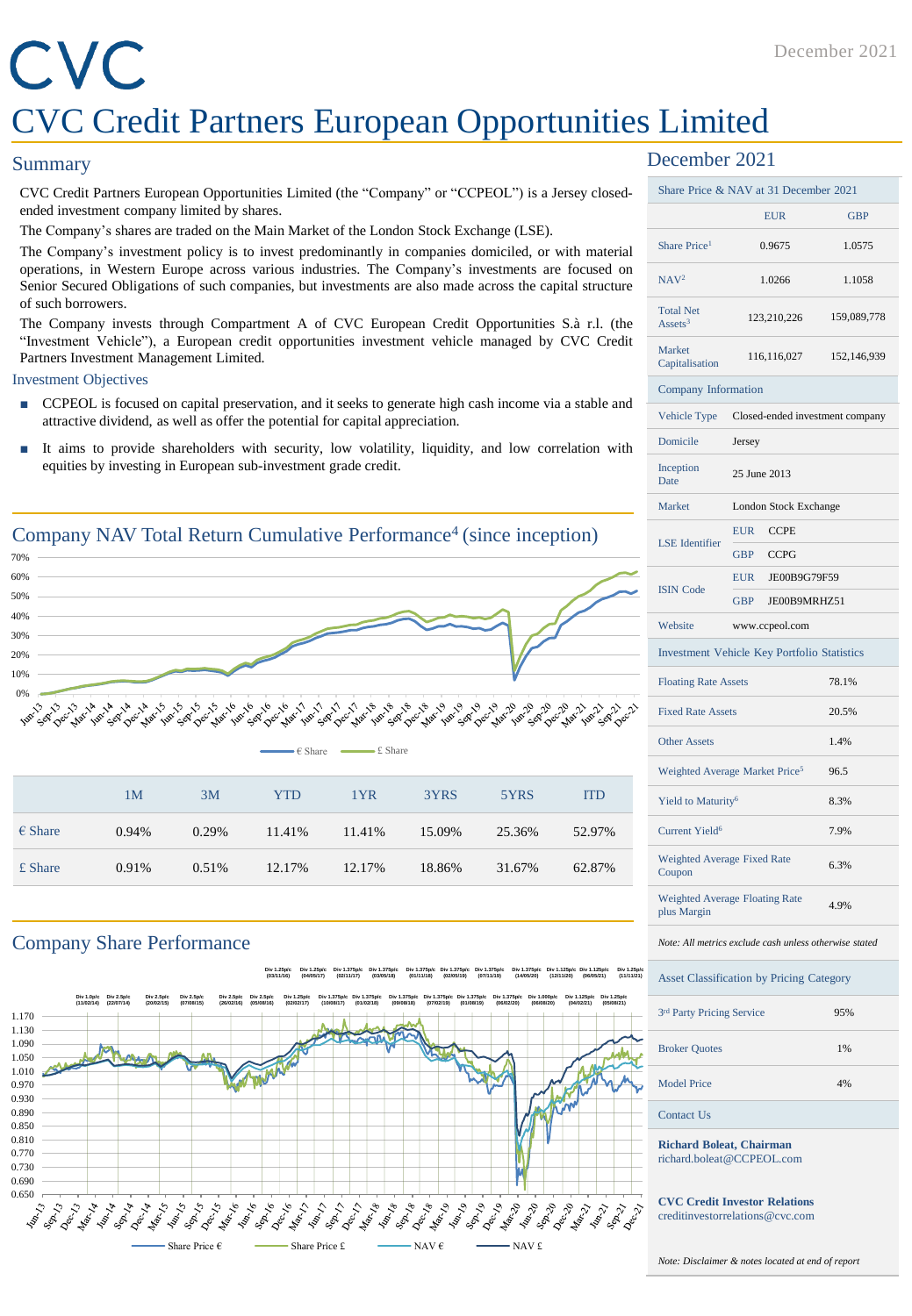## CVC CVC Credit Partners European Opportunities Limited

#### Portfolio Manager



**Pieter Staelens** Managing Director *19 years experience* Pieter joined CVC Credit in 2018. Pieter joined from Janus Henderson Investors in London where he was involved in various High Yield strategies and a credit long/short strategy. Prior to this, Pieter was at James Caird Asset Management, CQS, Remus Partners and Bear Stearns. Pieter is a graduate of the Université Catholique de Louvain in Belgium. He also holds an MSc in Finance, Economics and Econometrics from the Cass Business School and an MBA from the University of Pennsylvania.

#### Market and Portfolio Commentary

After the Omicron-led sell-off in November, we saw a bounce in risk assets in December. The hospitalisation and mortality rates appear to remain low even though it's highly infectious. Central banks also turned more hawkish in December, with an acceleration of tapering announced by the Fed and a first rate hike by the Bank of England. That didn't stop the rally in equities, with most US equity indices closing the year at or near all time highs. The travel sector was one of the stand-out performers in December as most of the November Omicron losses were erased, as evidenced by the 10.2% rise in Crude and 13.6% rise in WTI.<sup>a</sup>

#### **European Sub Investment Grade Highlights**

December was a seasonally quiet month with only €0.71bn total loan issuance, compared to €1.43bn same month last year. The lower issuance levels during the month should be seen in the context of the full year activity. During 2021 loan issuance reached a record €129.5bn, beating the previous high water mark of €120.40bn in 2017. The average new issue spread in December was E+422.97 with 4.50% yield to maturity which compares to tighter levels seen early in the year +376bps and 3.92% in February 2021, respectively. On the HY side, we saw  $\epsilon$ 1.40bn of bond issuance during the month, bringing year-to-date ("YTD") issuance to  $\epsilon$ 124.40bn, another record when looking at the time series since 2010.<sup>b</sup>

The Credit Suisse Western European Leveraged Loan Index return, hedged to Euro, was at +0.42% for the month, which brings the full year returns to +4.63%. Defensives were (+0.43%) largely in line with cyclicals (+0.41%) in December. CCCs in December underperformed all other rating categories at -0.21%. In contrast, they were the strongest rating category when looking at the full year returns: BBs +2.42%; Bs +4.3%; CCCs +10.82%, Not Rated +7.66% and Distressed (CC or lower) +5.15%. As at the end of December, the 3-year discount margin on the index was 413bps.

The Credit Suisse Western European High Yield Index, hedged to Euro, was up +1.06%. YTD returns stand at +4.04%.

#### **Portfolio Commentary**

Despite the market slowdown brought forth by the holidays, December was another active month within the performing book across deployment and risk management. We sought to capitalize on the volatility in risk markets introduced by the Omicron variant, while also positioning the portfolio into year-end. During the month, we exited six individual positions trading at or above our view of fair value. As the primary market continues to offer attractively-priced risk at a discount, we partially re-deployed this capital into two new names in December and will look to continue deploying into primary opportunities in January. Additionally, in the secondary market, we topped up on an existing position at a discount, while also adding a new position in the GBP tranche of a European issuer that we have exposure to. As the new year begins, the book remains well-positioned for current income. As of December close, performing credit (including cash) was 50.8% of the portfolio, trading at a weighted average price of 99.6 and a YTM of 4.5%, whilst delivering a 4.5% cash yield to the portfolio.

The credit opportunities book was similarly active while crystallizing a very strong year in terms of performance. During the month, we received full repayment in a core position backing a contract logistics provider following a successful sale of the business. This position was held in the fund for many years, throughout which we led a successful restructuring and maintained conviction during periods of weakness; this repayment further validates our proven investment approach. Separately, we took profit on a position that we entered into less than a year prior at significantly lower levels, as the issuer has proactively reduced its debt load thanks to robust cash generation. We redeployed this capital by introducing one new name to the credit opportunities book, while topping up on an existing position at an attractive level. Within the structured products book, we continued re-deploying capital that was raised following our successful auction in October. During the month of December, we added two new positions in BB-rated CLO paper, both offering attractive risk profiles relative to comparable opportunities. As of December close, credit opportunities was 49.2% of the portfolio, trading at a weighted average price of 93.3 and a YTM of 9.0%, whilst delivering a 7.8% cash yield to the portfolio.

Across the entire portfolio, as of December month end, the weighted average market price was 96.5, trading at a YTM of 8.3%, and delivering 7.9% cash yield (on a levered basis) versus a weighted average price of 93.6, YTM of 7.0% and cash yield of 6.6% as of December 2020. Floating rate instruments comprised 78.1% of the portfolio. Senior Secured 78.1%. The portfolio had a cash position of -0.3% (including leverage) with leverage at 1.3x assets.

As the new year kicks off, we remain wary of the macroeconomic backdrop as COVID cases break new records and central banks work to gain control of consumer prices. Ahead of potential future volatility in credit markets, the performing book remains well-positioned for current income, and the credit opportunities book continues to offer convexity. The fund recorded significant outperformance against relevant benchmarks during 2021, and we will maintain our proven investment approach in targeting continued outperformance in 2022. **Commentary Sources:**

#### <sup>a</sup> Bloomberg

- <sup>b</sup>LCD, an offering of S&P Global Market Intelligence December 2021
- <sup>c</sup> Credit Suisse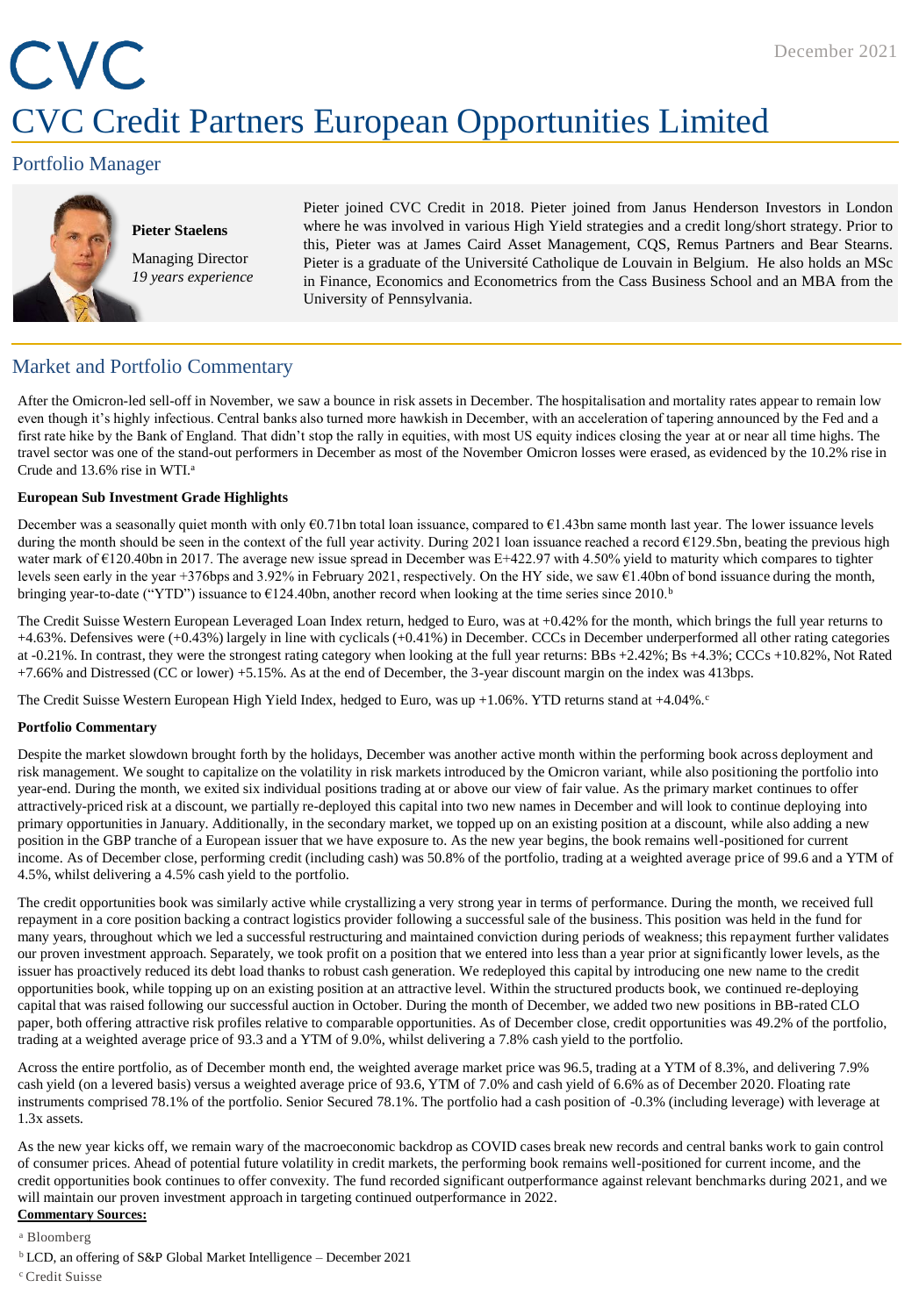# CVC

### CVC Credit Partners European Opportunities Limited

#### Investment Vehicle Portfolio Statistics as at 31 December 2021<sup>5</sup>

| Top 5 Issuers |                   |                                        |                |
|---------------|-------------------|----------------------------------------|----------------|
| <b>Issuer</b> | % of Gross Assets | Industry                               | Country        |
| Doncasters    | 5.3%              | Diversified/Conglomerate Manufacturing | United Kingdom |
| Colouroz      | 3.7%              | Chemicals, Plastics and Rubber         | Germany        |
| Civica        | 3.4%              | Electronics                            | United Kingdom |
| D&G           | 2.5%              | Financial Intermediaries               | United Kingdom |
| Douglas       | 2.4%              | Retail                                 | Germany        |
|               |                   |                                        |                |



| MV (%)                                                                                | RepRisk ESG Rating <sup>7</sup> | MV (%) |
|---------------------------------------------------------------------------------------|---------------------------------|--------|
|                                                                                       | <b>AAA</b>                      | 26.9%  |
|                                                                                       | AA                              | 47.2%  |
| ■EUR                                                                                  | A                               | 14.1%  |
| $\blacksquare$ GBP<br>$\blacksquare$ USD                                              | <b>BBB</b>                      | 8.1%   |
|                                                                                       | <b>BB</b>                       | 0.0%   |
|                                                                                       | B                               | 0.0%   |
| MV (%)                                                                                | <b>CCC</b>                      | 0.0%   |
|                                                                                       | CC                              | 0.0%   |
| Loans (1st Lien)<br>Senior Secured<br><b>Bonds</b><br>Loans (2nd Lien)<br>■Structured | $\mathsf{C}$                    | 0.0%   |
|                                                                                       | D                               | 0.0%   |
| $\blacksquare$ Cash                                                                   | <b>NR</b>                       | 3.7%   |
| $\blacksquare$ Other                                                                  | Total                           | 100.0% |
|                                                                                       |                                 |        |

#### Look Through Reporting6,8 as at 31 December 2021

Germany **France** ■Netherlands **Luxembourg** ■Other

| <b>Rating Exposure</b> |                                      |                   |       |
|------------------------|--------------------------------------|-------------------|-------|
| Rating                 | Average Spread Duration <sup>9</sup> | MV(E)             | MV(%) |
| <b>BB</b>              | 6.70                                 | 7.4 <sub>m</sub>  | 2%    |
| B                      | 4.32                                 | 276.6m            | 68%   |
| <b>CCC</b>             | 2.70                                 | 87.3 <sub>m</sub> | 22%   |
| <b>NR</b>              | 4.46                                 | 33.8m             | 8%    |
|                        | <b>Interest Rate Exposure</b>        |                   |       |
| <b>Type</b>            | Duration                             | MV(E)             | MV(%) |
| Floating               | 0.18                                 | 316.5m            | 78%   |
| Fixed                  | 3.75                                 | 83.0m             | 20%   |
| Warrants               | 0.00                                 | 5.6m              | 1%    |

| <b>FX</b> Exposure |                   |       |
|--------------------|-------------------|-------|
| Currency           | MV(E)             | MV(%) |
| <b>EUR</b>         | 244.5m            | 60%   |
| <b>GBP</b>         | 65.6m             | 16%   |
| <b>USD</b>         | 95.1 <sub>m</sub> | 23%   |

#### **Notes & Assumptions:**

59%

- The sum of the market values may be larger than the NAV due to the effect of the investment vehicle leverage facility
- All duration and yield calculations are based on assets outstanding to maturity (no call or amortisation assumptions)
- Duration is calculated using the DURATION function in Excel, and includes approximations for interest rate duration for floating rate assets
- Rating is based on the average corporate rating from S&P and Moody's
- Certain assets such as CLO equity tranches are assumed to have zero spread and interest rate duration
- The duration for non-equity CLO tranches is based on a WAL of 5 years after the end of the reinvestment period

*Note: Amounts may not add up to 100% due to rounding.*

12%

3%